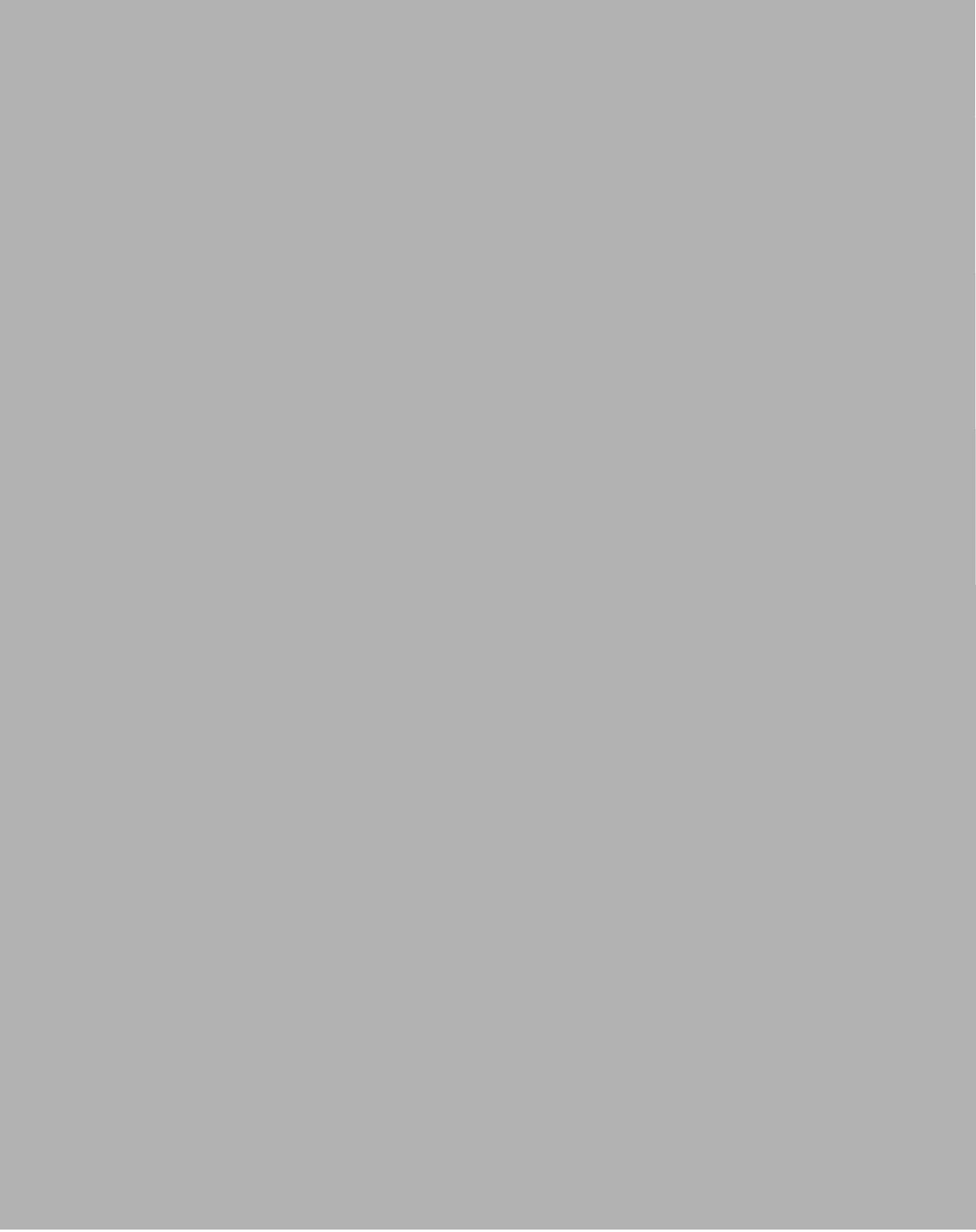#### **APPENDIX**



## **Overview of new hospital technologies for fiscal year 2002**

To encourage hospitals to adopt new technologies that enhance quality of care for Medicare beneficiaries but increase costs, MedPAC includes an allowance for scientific and technological advances in its hospital update framework. In determining the magnitude of the allowance, we consider only those new technologies that have progressed beyond the initial experimental stage of development but are not fully diffused in the inpatient hospital setting. Payment for fully diffused technology is subsumed in the base.

#### **Current approach**

The allowance for scientific and technological advances (S&TAs) represents MedPAC's best estimate of the incremental increase in costs for a given fiscal year that will result from hospitals adopting new technologies or new applications of existing technologies beyond that automatically reflected in the payments hospitals receive. To derive the fiscal year 2002 allowance, we are using a qualitative method similar to our approach for fiscal years 2000 and 2001. First, we reviewed the technologies included in fiscal year 2000 and 2001 updates that continue to diffuse and estimated changes

in their overall use and costs predicted for fiscal year 2002 (MedPAC 1999; MedPAC 2000). Next, we attempted to identify new technological advances for this year's update by reviewing select medical literature, trade journals and popular press; approvals of drugs, devices, and biologics by the Food and Drug Administration (FDA); and information from other federal and private organizations. As in prior analyses, we did not attempt to identify all cost-increasing technologies, but focused on the most significant medical and scientific advances from a cost and potential diffusion perspective. Finally, we included only those quality-enhancing technologies that met the following criteria as best as we could determine:

- The technology was approved by the FDA as appropriate.
- At least an estimated 5 percent but no more than 75 percent of relevant Medicare beneficiaries (patients whose medical condition warrants use of the technology) would receive the technology.
- Substantially higher net treatment costs would result from use of the new technology.

We divided new technologies into five broad categories that we believe encompass virtually all of the advances expected to contribute significantly to increased costs:

- information systems;
- drugs and biologics;
- devices and diagnostics;
- imaging technology; and
- surgical/procedural techniques and other technological advances.

These categories are similar to those we used for the 2000 and 2001 allowance except that we have grouped drugs with biologics and devices with diagnostics and have added a category for surgical and procedural techniques. While advances in cardiology continue to increase costs significantly, we have generalized the categories of drugs and biologics and devices and diagnostics to include advances in all specialties.

In some cases, the new technology would replace a less expensive older technology. In addition, the cost of new technologies may be partially offset by productivity increases. For the purpose of determining the S&TA adjustment, we attempt to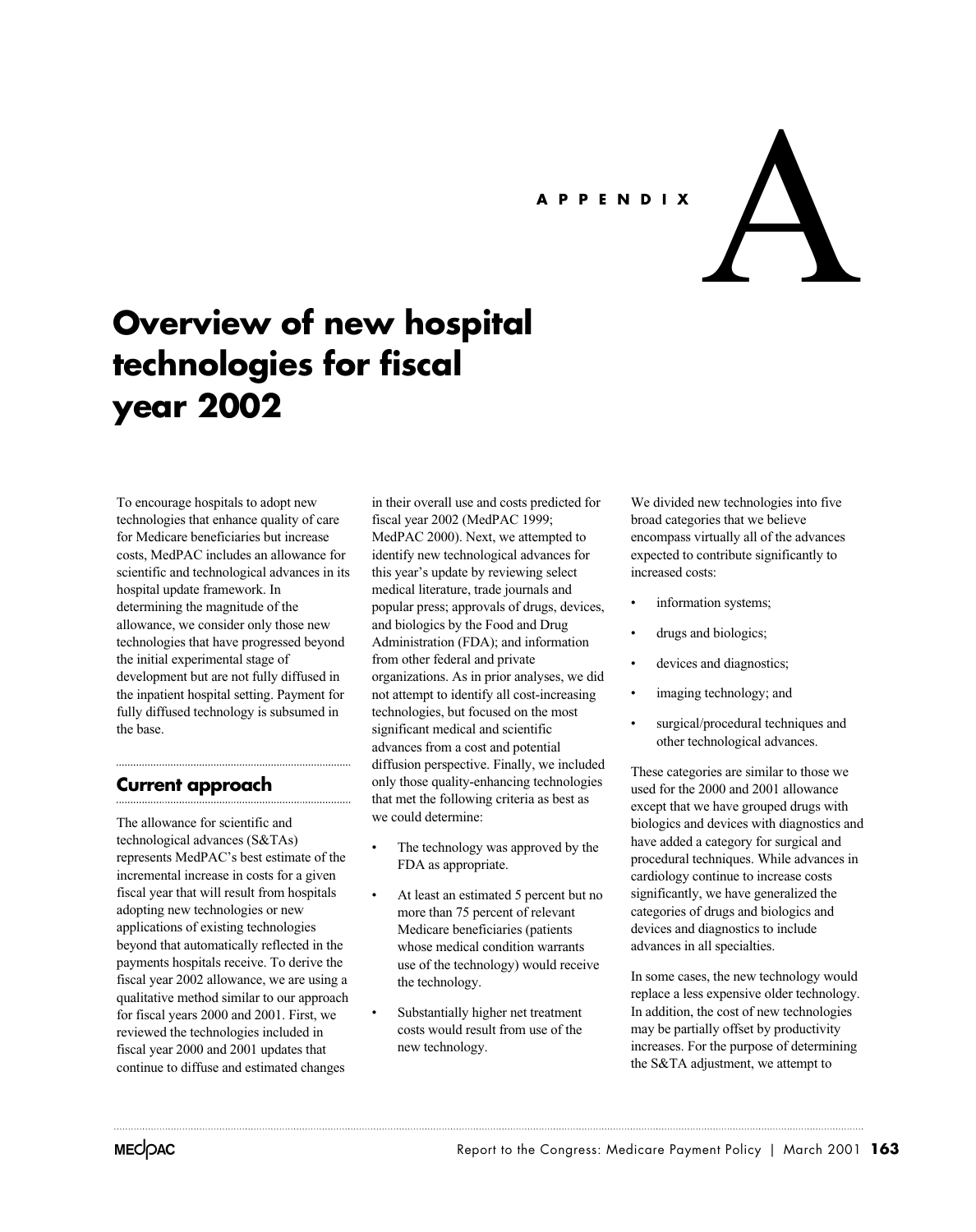estimate the net of the new and old technology costs. In calculating the adjustment, it is also important to keep in mind that the use of these new technologies is limited to a fraction of patients in certain diagnosis related groups. Thus, while the list of S&TAs appears impressive in scope, the S&TA contribution to total hospital costs remains relatively minor.

The following sections contain categorical listings of FDA-approved scientific advances since our last review of this topic in June 2000 as well as recently developed technologies which were identified in our two previous reviews of S&TAs (MedPAC 1999, MedPAC 2000) but which continue to diffuse.

## **Information systems**

Coordination of health care across different providers is critical to ensuring quality of care, and delivery of coordinated health care is dependent on the availability of integrated information systems. In light of the trend for more coordinated care delivery by hospitals, information systems will probably continue to account for a significant proportion of increased costs in fiscal year 2002. This will encompass multisite, integrated information systems that capture, store and tabulate financial, pharmacy, radiology, patient care, and laboratory data. In particular, recent emphasis on reduction and elimination of systematic medical errors will prompt hospitals to invest further in information systems that can detect medication errors and diagnostic inaccuracies (IOM 2000). As hospitals continue to develop clinical and financial data repositories and electronic medical records, technology to standardize, aggregate, integrate, and transfer information through secure channels across multiple providers within a network as well as to parties outside a health care system, including Medicare, becomes a high priority expense.

The Balanced Budget Act of 1997 (BBA) required Medicare to cover interactive

telemedicine consultations in areas designated as health professional shortage areas. Telemedicine—the electronic delivery of health care information and services—continues to diffuse into underserved areas. Rural hospitals continue to expand existing and implement new uses of telemedicine, which will increase access to care for Medicare beneficiaries but will require continued investment in this technology.

Video-conferencing, which uses the internet and web-based diagnostic software, may enable physicians to care more efficiently for patients, especially in the intensive care unit (ICU). Using this technology, nurses will be more effective in communicating with and transmitting data to intensivists and other physicians who are not physically present in the ICU.

#### **Drugs and biologics**

MedPAC believes that continued diffusion of new drugs and biologics will have at least a modest impact on total costs for hospitals in fiscal year 2002. Stunning advances in molecular and genetic medicine have yielded innovative yet costly approaches to treating certain diseases. For example, drugs and biologics recently approved by the FDA include:

- platelet aggregation inhibitors to treat acute coronary syndrome (GP IIb/IIIa inhibitors);
- new antiarrhythmics;
- protease inhibitors to reduce perioperative blood loss in patients undergoing cardiopulmonary bypass;
- a quinolone derivative to treat intermittent claudication;
- an agent to treat acute deep-vein thrombosis;
- fibrin sealants that prevent or reduce bleeding from small blood vessels during and after surgery;

- an injectable sustained-release formulation to treat lymphomatous meningitis;
- a retinoid and a fusion protein to treat certain lymphomas;
- a genetically engineered protein that reduces symptoms of rheumatoid arthritis;
- a recombinant thrombin inhibitor to reverse anticoagulation associated with heparin-induced thrombocytopenia;
- a synthetic plasma expander to treat hypovolemia;
- a skin construct to treat venous leg ulcers;
- anti-infectives to treat certain bacterial infections, including those caused by gram-negative organisms and resistant strains;
- new cyclooxygenase-2 (cox-2) inhibitors for osteoarthritis and rheumatoid arthritis;
- an anticoagulant to prevent clot formation after surgery;
- antineoplastics for certain cancers;
- agents to reduce the side effects of some cancer therapies;
- new agents for surgical anesthesia and sedation;
- mitoxantrone, an approved cancer drug, for treatment of advanced or chronic multiple sclerosis; and
- verteporfin (injection) followed by laser treatment for age-related macular degeneration.

## **Devices and diagnostics**

 $\begin{minipage}{0.5\textwidth} \begin{tabular}{|c|c|c|} \hline \multicolumn{1}{|c|}{0.4\textwidth} \begin{tabular}{|c|c|c|} \hline \multicolumn{1}{|c|}{0.4\textwidth} \begin{tabular}{|c|c|c|} \hline \multicolumn{1}{|c|}{0.4\textwidth} \begin{tabular}{|c|c|c|} \hline \multicolumn{1}{|c|}{0.4\textwidth} \begin{tabular}{|c|c|c|} \hline \multicolumn{1}{|c|}{0.4\textwidth} \begin{tabular}{|c|c|c|} \hline \multicolumn{1}{|c|}{0.4$ 

New devices and diagnostics are a perpetual source of increased costs for hospitals. MedPAC believes that continued diffusion of advances in this

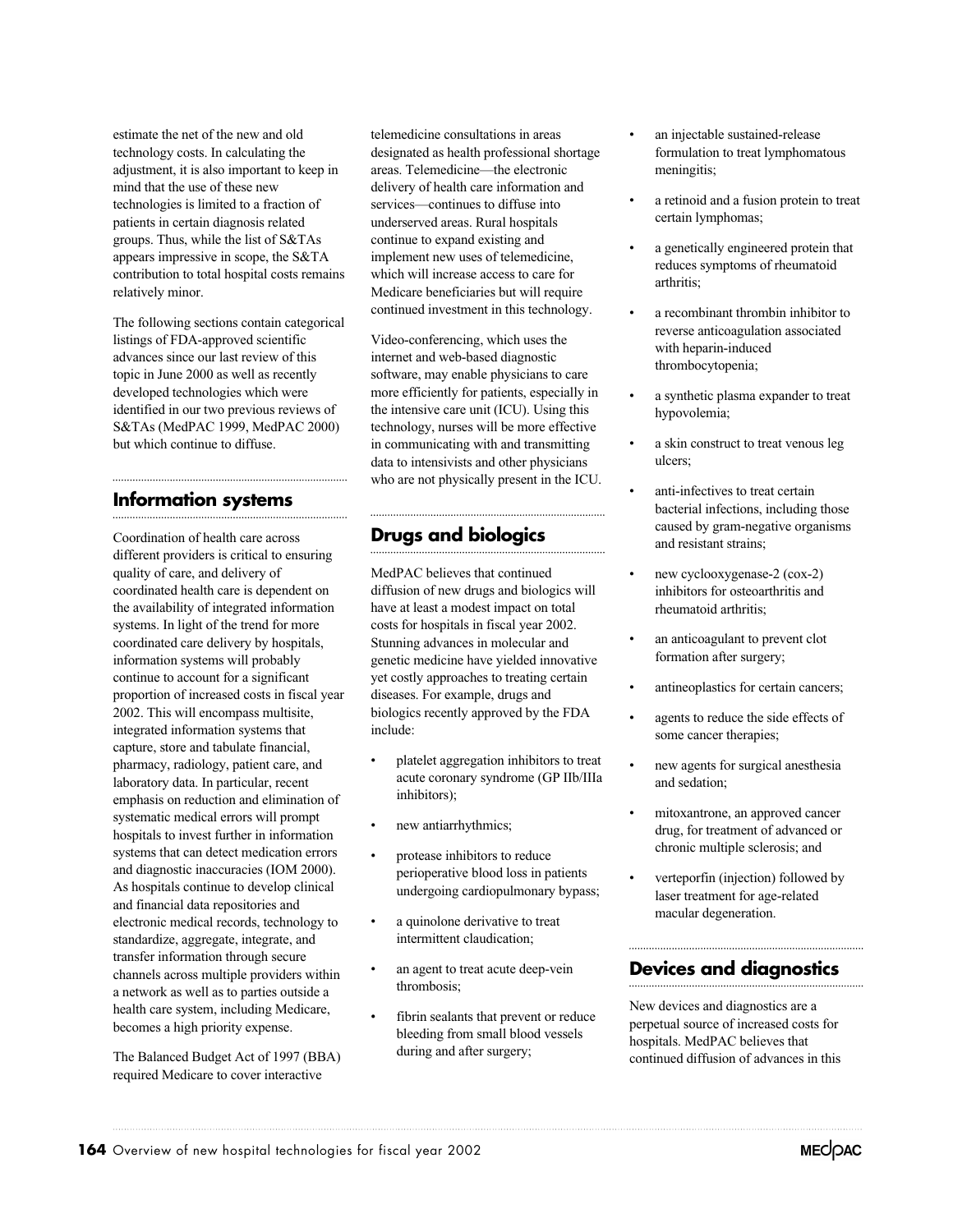category will have a small impact on total hospital costs for fiscal year 2002. Some recent advancements include:

- biventricular pacing devices with implantable defibrillators for congestive heart failure;
- catheter-based devices that remove blood clots from occluded coronary arteries or bypass grafts;
- stents (liver, biliary, and lung);
- endovascular devices that reinforce aortic aneurysms;
- intravascular brachytherapy systems that administer radiation energy for treatment of in-stent restenosis;
- an electronic device to treat postoperative nausea;
- abdominal implant for treatment of chronic, intractable (drug-refractory) nausea and vomiting secondary to gastroparesis;
- biological sensors (continuous glucose monitoring system);
- drug delivery implants with and without biosensors that monitor drug or chemical concentrations in body fluids;
- a brain stem implant device for patients who experience total hearing loss when the removal of a tumor damages their cranial hearing nerves;
- robotics for minimally invasive surgery (robotic-enhanced endoscopic systems for arterial revascularizaton, three-dimensional video and robot-assisted port-access mitral valve operation, and roboticenhanced laparoscopic surgery for gall bladder and reflux disease);
- microchip devices for various indications; for example, for restoring vision in patients with diseases of the retina;
- a fully automated blood testing system;
- immunoblot assay for hepatitis C virus;
- an ultrasonic scalpel or ultrasonically activated shears;
- handheld radioguided probes or detection devices to assist in certain surgeries; and
- a laser to treat pain caused by herniated or ruptured spinal discs.

#### **Imaging technology**

Over the past several decades, tremendous quality-of-care enhancements have been achieved in the fields of radiology, imaging and nuclear medicine. In the next year, new imaging technology and additional applications of existing technologies including magnetic resonance imaging, positron emission tomography, ultrasound and computed tomography, will continue to increase costs for hospitals. MedPAC believes that diffusion of advances in these areas will have a small impact on total hospital costs in fiscal year 2002. Some recent advancements include:

- digital mammography and breast imaging devices (T-scan) to clarify ambiguous mammograms;
- mini-magnetic resonance devices to view internal body structures;
- handheld ultrasound devices;
- expanded uses for endoscopic ultrasonography;
- electron-beam computed tomography to detect blockages in arteries;
- functional anatomic mapping systems;
- positron emission tomography to diagnose certain cancers;

- radiosurgery devices that direct radiation to treat certain solid tumors; and
- new imaging agents to detect certain lung tumors and certain brain and spinal lesions.

#### **Surgical/procedural techniques and other technological advances**

MedPAC anticipates that new surgical or procedural techniques will collectively result in a small increase in total hospital costs for fiscal year 2002. Some examples include:

- transmyocardial revascularization, a laser treatment that opens tiny channels in the heart muscle, increasing cardiac blood flow in patients with severe angina;
- laser angioplasty;
- minimally invasive and off-pump coronary artery bypass surgery;
- new and expanded transplantation procedures and techniques;
- intraclot recombinant tissue plasminogen activator for deep venous thrombosis of the extremities;
- photodynamic therapy for treatment of various tumors;
- hand-assisted laparoscopic surgery;
- radiofrequency ablation of unresectable hepatic malignancies;
- extracorporeal life support for cardiac and pulmonary failure;
- extracorporeal perfusion for the treatment of acute liver failure; and
- permanent sacral nerve stimulation for fecal incontinence.